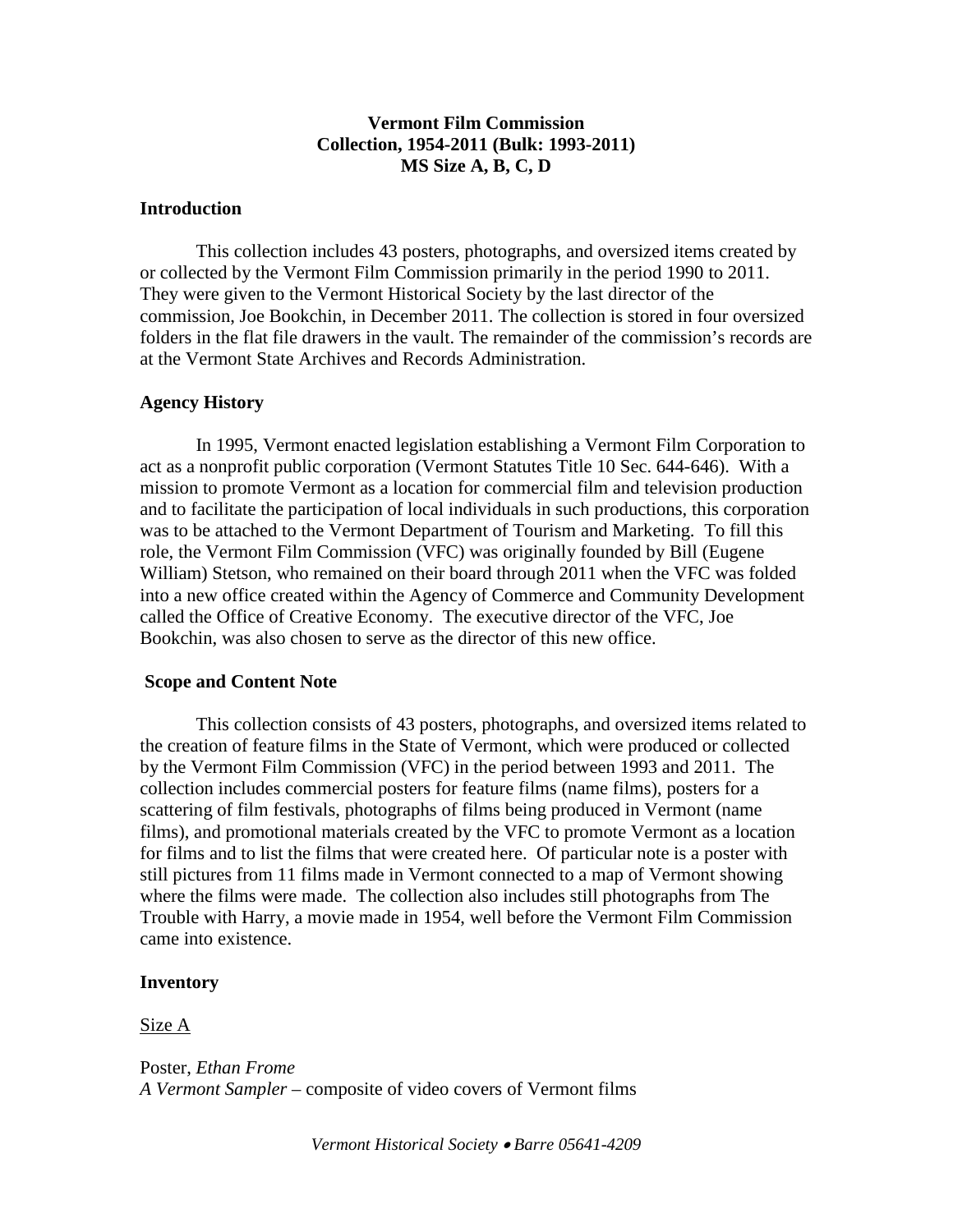*Still Shoot Sampler* – photos taken for a variety of publications Poster, *Cider House Rules* Signboard, *Vermont Film Commission* Poster, *Made in Vermont,* pictures of 11 films made in Vermont connected to a map of Vermont showing where the films were made. Composite, Vermont State House shoot, *Out of her Mind* (later named *Nothing Like Dreaming*), 2001-2002 Poster, *At First Sight*, 1998 Poster, *Me, Myself, and Irene*, 2000 Poster, *What Lies Beneath*, 2000 Poster, Green Mountain Film Festival, 2008

# Size B

Photo, Gina Davis on set of *Beetle Juice* Photo, Harrison Ford, *What Lies Beneath* Poster advertisement, Maine, New Hampshire, Vermont film offices Composite photos, *The Trouble with Harry*, Craftsbury, Vermont, 1954 Photo of filming at ferry dock Poster, Earthpeace International Film Festival, 1993 Poster, *The Spitfire Grill* Poster, *Tangents*, 1993, signed by "Dave & the cast & crew of Tangents." Poster, The Vermont International Film Festival Composite of four movies filmed in Vermont, *Stranger in the Kingdom, Beetle Juice, Wizard of Loneliness, Something Wicked*

# Size C

Photocopy of photo, building house for *Beetle Juice*, East Corinth, Vermont, 1987 Photocopy, *Wizard of Loneliness*, Bristol, Vermont, 1997 Poster, *The Summer of Walter Hacks*, signed Poster, *The Summer of Walter Hacks* Three photos, Budweiser Clydesdales, 2002 Poster, *Where the Rivers Flow North* Two designs for New England Film Commission, 1999 Photo showing filming of fall pumpkin patch and hillside Photo, winter scene showing gazebo, house, and camera light Photos taken of production of *Indian Summer* Poster, Vermont International Film Festival, 1995 Poster, Vermont Film Commission Photo, *The Trouble with Harry*

## Size D

Poster, *The Summer of Walter Hacks*, wrap party, 2006 Poster, Economic Impact by Industry Group